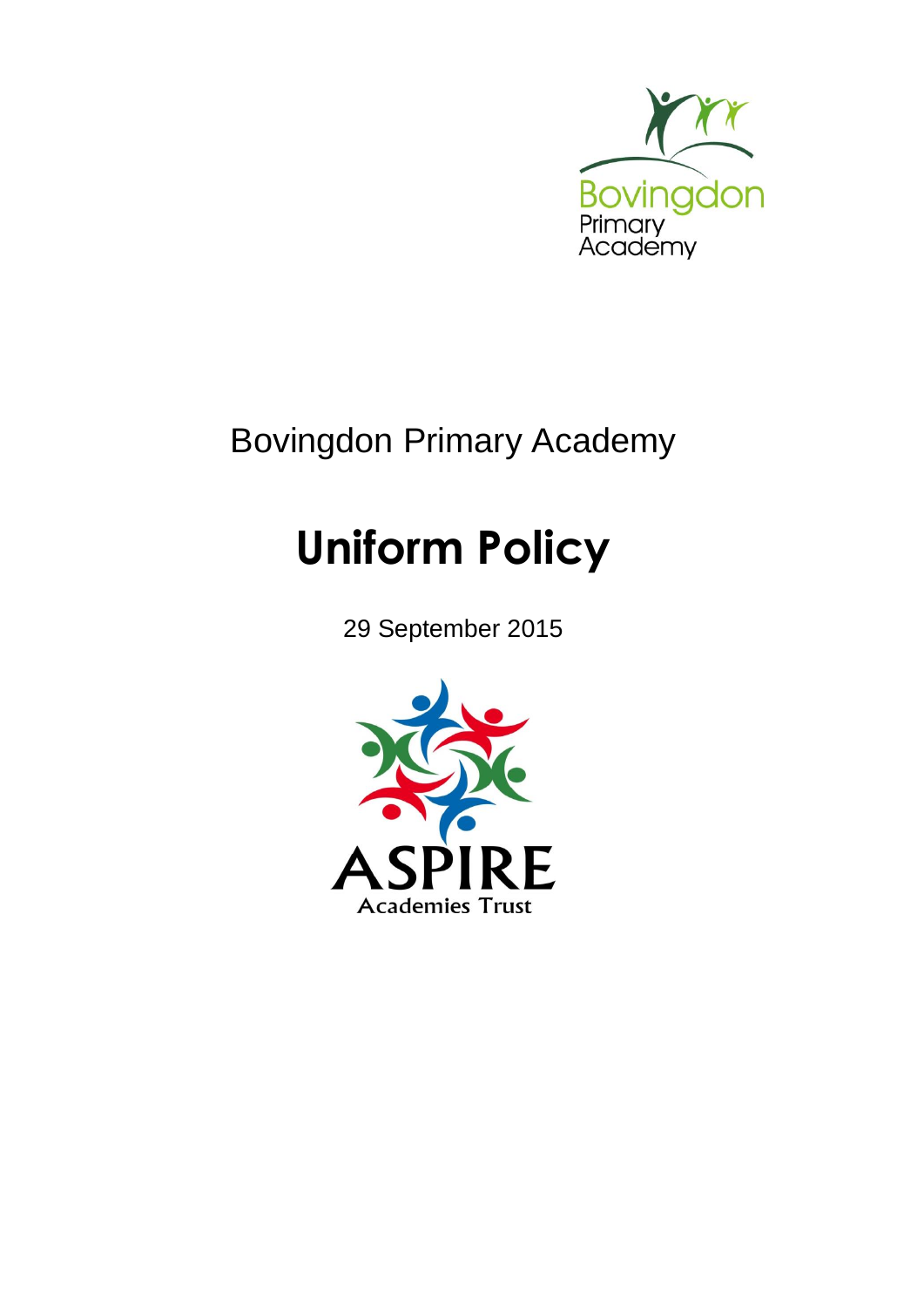#### **BOVINGDON PRIMARY ACADEMY**

#### **UNIFORM POLICY**

|                                                                                                                                                                                                                  | <b>FOUNDATION STAGE</b>            |                         | KS <sub>1</sub>                    | KS2                     |
|------------------------------------------------------------------------------------------------------------------------------------------------------------------------------------------------------------------|------------------------------------|-------------------------|------------------------------------|-------------------------|
|                                                                                                                                                                                                                  | <b>Nursery</b>                     | Reception               | Years 1 & 2                        | Years $3 - 6$           |
| Light grey flannel skirt<br>or.<br>Light grey pinafore dress                                                                                                                                                     | ✓                                  | ✓                       | ✓                                  | ✓                       |
| Green & white striped / checked dress                                                                                                                                                                            | $\checkmark$<br><b>SUMMER ONLY</b> | ✓<br><b>SUMMER ONLY</b> | $\checkmark$<br><b>SUMMER ONLY</b> | ✓<br><b>SUMMER ONLY</b> |
| Light grey or black flannel trousers<br>Trousers should be straight-leg and without<br>decoration i.e. no ski-pants, no leggings, no<br>denim/jeans, no cargo pants or other fashion<br>trousers are permissible | ✓                                  | ✓                       | ✓                                  | ✓                       |
| Light grey flannel school shorts                                                                                                                                                                                 | ✓                                  | ✓                       | $\checkmark$                       | ✓                       |
| <b>Bottle green v-necked jumper with Academy</b><br>logo                                                                                                                                                         | ✓                                  | ✓                       | ✓                                  | ✔                       |
| White polo shirt with or without Academy logo                                                                                                                                                                    | ✓                                  | ✓                       | ✓                                  |                         |
| White shirt<br>Long, 3/4 or short sleeves                                                                                                                                                                        |                                    |                         |                                    | ✓                       |
| Tie:<br>with house colour stripe                                                                                                                                                                                 |                                    |                         |                                    | ✓                       |
| Grey, bottle green or black opaque tights                                                                                                                                                                        | ✓                                  | ✓                       | ✓                                  | ✓                       |
| White, grey or black socks                                                                                                                                                                                       | ✓                                  | ✓                       | ✓                                  | ✓                       |
| <b>Black school shoes</b><br>with low heel, maximum 4cm                                                                                                                                                          | ✓                                  | ✓                       | ✓                                  | ✓                       |
| <b>Black or white sandals (plain)</b><br>No open-toes or sling-backs are permitted                                                                                                                               | ✓<br><b>SUMMER ONLY</b>            | ✓<br><b>SUMMER ONLY</b> | ✓<br><b>SUMMER ONLY</b>            | ✓<br><b>SUMMER ONLY</b> |
| Bottle green bookbag with Academy logo                                                                                                                                                                           | ✓                                  | ✓                       | ✓                                  | ✓                       |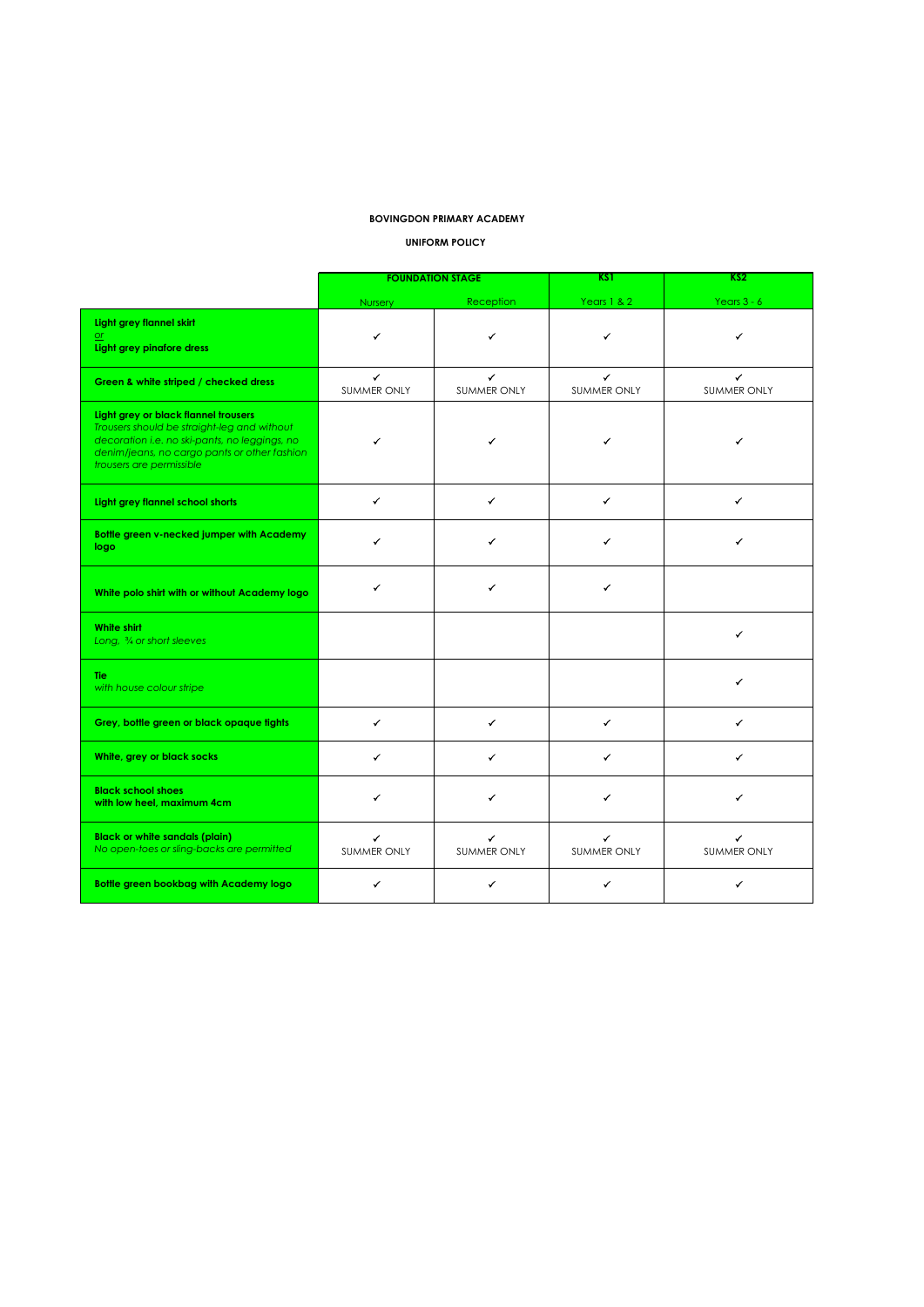#### **BOVINGDON PRIMARY ACADEMY**

**UNIFORM POLICY - P.E.KIT**

|                                                                                                                                                                                        | <b>FOUNDATION STAGE</b> |              | KS1          | KS <sub>2</sub>                                      |
|----------------------------------------------------------------------------------------------------------------------------------------------------------------------------------------|-------------------------|--------------|--------------|------------------------------------------------------|
|                                                                                                                                                                                        | Nursery                 | Reception    | Years 1 & 2  | Years $3 - 6$                                        |
| Plain bottle green shorts                                                                                                                                                              |                         | ✓            | ✓            | $\checkmark$                                         |
| White T-shirt - plain or with Academy logo                                                                                                                                             |                         | $\checkmark$ |              |                                                      |
| T-shirt in house colours with Academy logo<br>green/red/blue/yellow                                                                                                                    |                         |              | ✓            | ✓                                                    |
| <b>Black outdoor track suit</b><br>Sweatshirt with Academy logo and plain<br>jogging bottoms                                                                                           |                         |              | $\checkmark$ | $\checkmark$                                         |
| <b>Plimsolls</b><br>for indoor P.E.                                                                                                                                                    | ✓                       | ✓            |              |                                                      |
| <b>Trainers</b><br><b>Trainers are compulsory for Multigames area</b><br>(no football boots or plimsolls permitted) but<br>must not be worn in place of school shoes<br>during the day |                         | ✓            | ✓            | $\checkmark$                                         |
| <b>Drawstring bag</b><br>To keep P.E. kit (or plimsolls) in                                                                                                                            | $\checkmark$            | ✓            | $\checkmark$ | $\checkmark$                                         |
| One piece swimming suit or swimming trunks<br>No bikinis or swim-shorts                                                                                                                |                         |              |              | ✓                                                    |
| <b>Swimming cap</b><br>available in house colours from the uniform<br>shop                                                                                                             |                         |              |              | YEAR 5 (Spring term)<br>$\&$<br>YEAR 6 (Autumn term) |
| Large towel                                                                                                                                                                            |                         |              |              | ONLY                                                 |
| <b>Waterproof drawstring bag</b>                                                                                                                                                       |                         |              |              |                                                      |